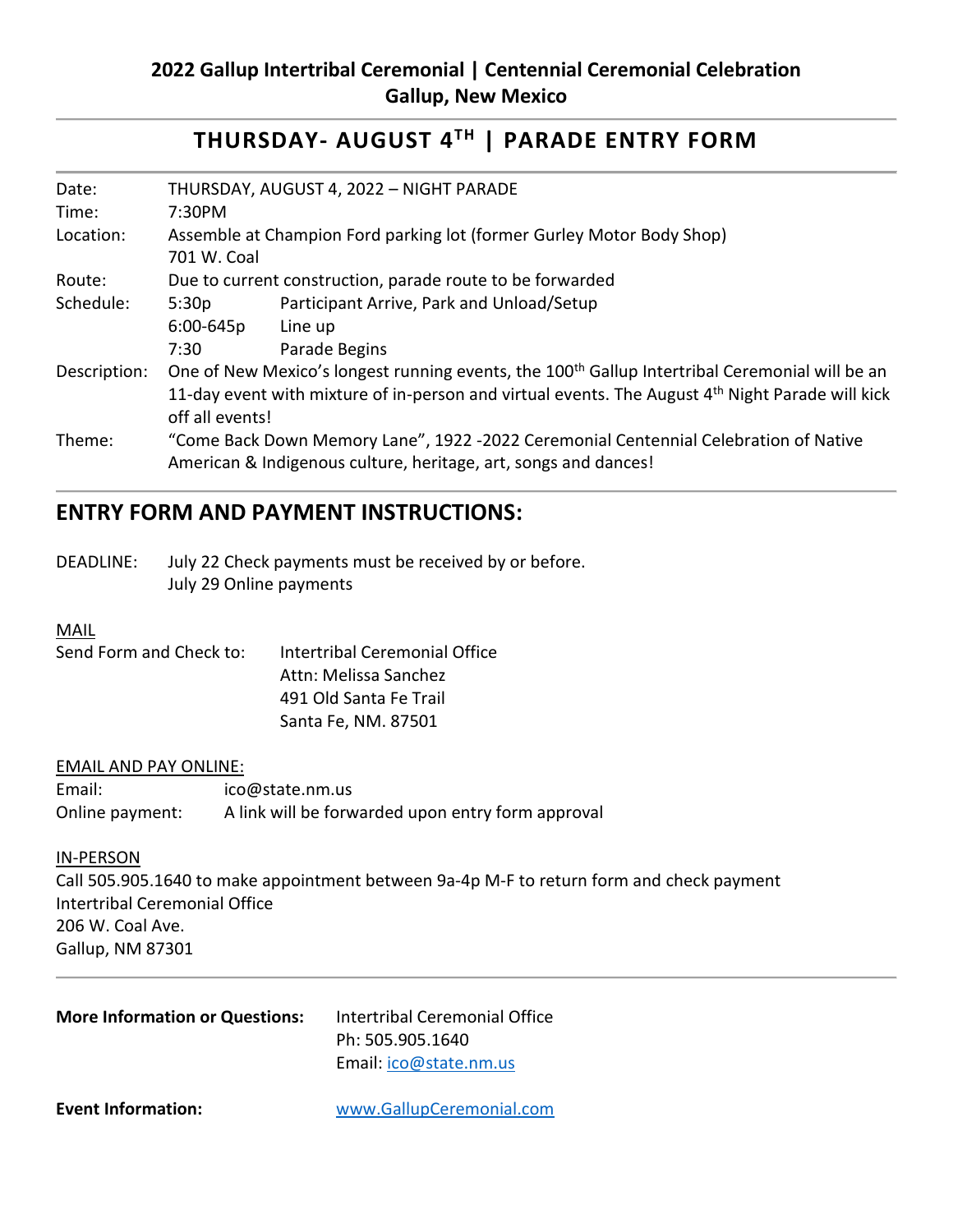## **PARTICIPANT ENTRY INFORMATION**

## **CONTACT INFORMATION**

Entry Name:

Description (optional 2-3 sentences):

Contact Name:

Email:

Phone:

## **PARADE CATEGORY**

\$450 Entry Fee - Commercial/Organizations/Political (Must be in Native Attire)

### **NO FEE for these categories:**

- \_\_\_\_ Tribal Royalty 1 entry form per person
- \_\_\_\_ Horseback Rider(s) If group, how many in group?
- Native American/Indigenous Dance Groups If group, how many in group?
- \_\_\_\_ Veteran Groups How many in group?
- Floats (All floats and trailers must be skirted) 1 entry form per float
- Novelty (all other categories) Description:
- Marching Group How many in group?
- Emergency Vehicle(s) How many vehicles in group
- \_\_\_\_ Other